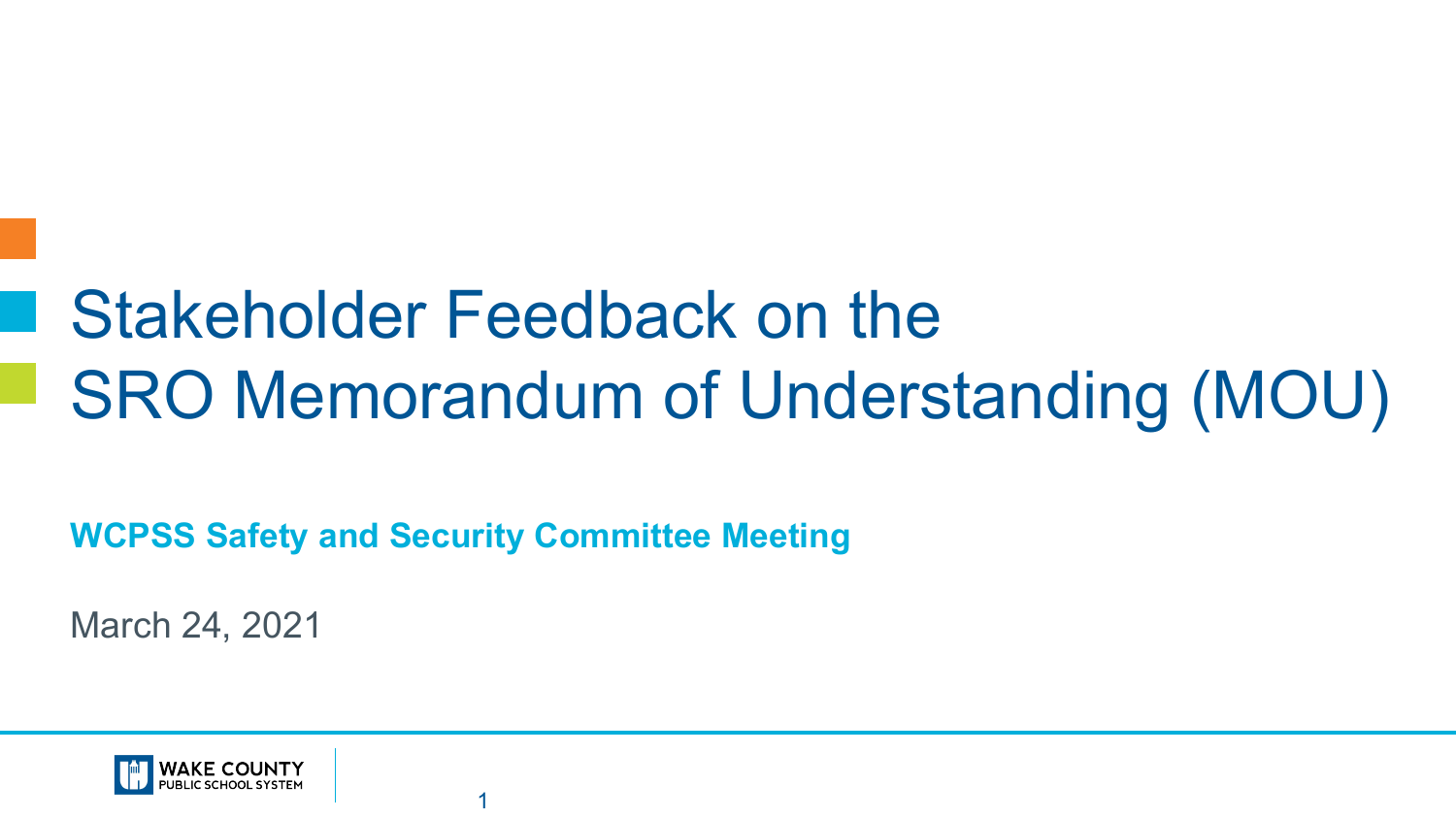#### Purpose and Timeline of the SRO MOU Survey

- As part of the Board's program review of SROs, several portions (Articles) of the existing Memorandum of Understanding (MOU) between WCPSS and local law enforcement agencies were packaged into an online survey form to gather stakeholder feedback
- Survey offered in both English and Spanish versions
- Survey administered during the week of March 15

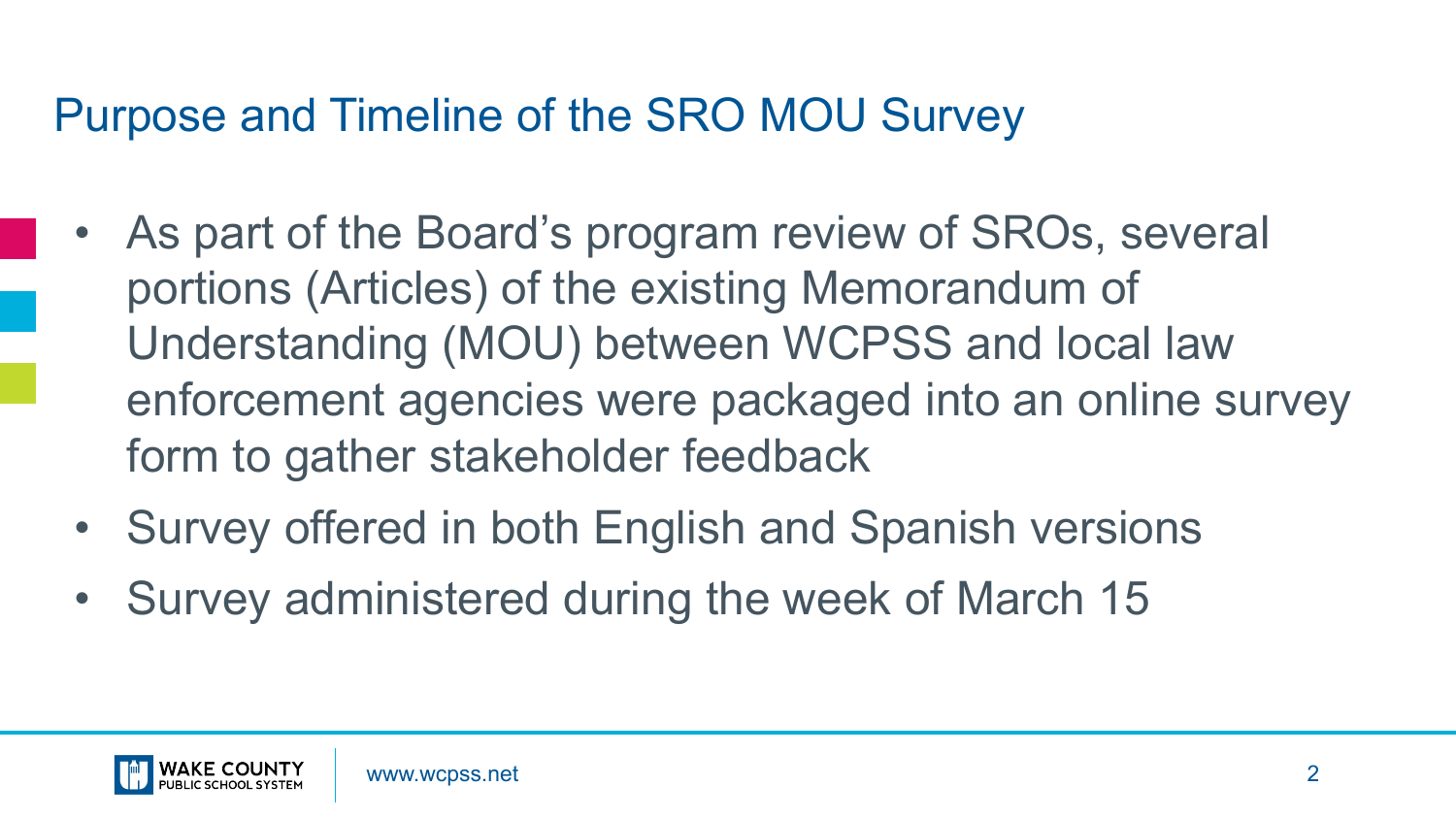#### Stakeholder Information

- 5,395 responses
	- 75% Parents, 23% WCPSS staff
		- <1% Community, <1% Students, <1% LEOs
	- 75% were in favor of SROs, 16% were not, 9% unsure
- All survey questions were optional
- Many respondents around 25 40% had no specific feedback or suggestions to any given question
	- "Nothing", "No suggestions", "Fine as is", etc.

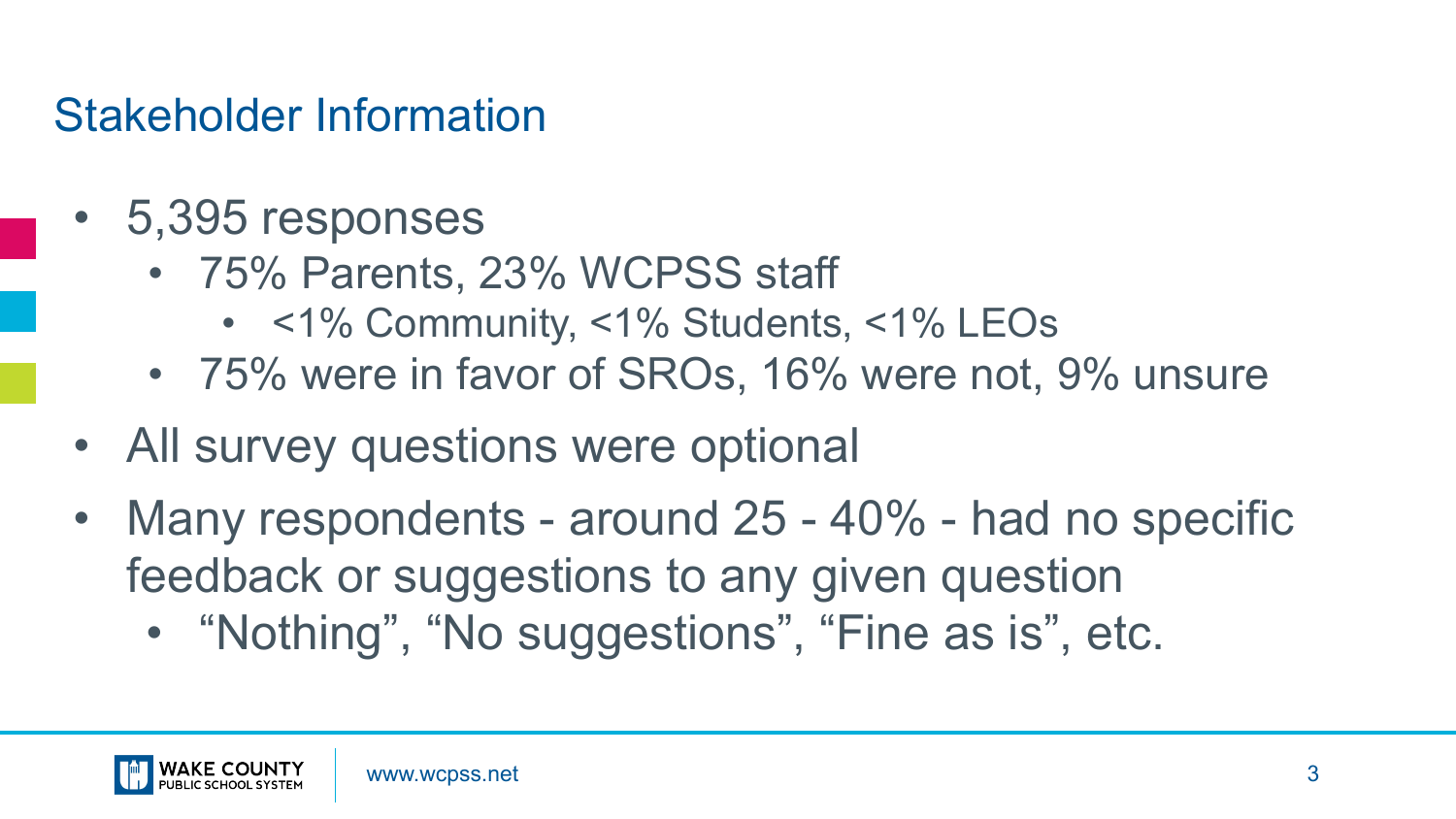## **Article I: Purpose and Governing Principles**

- Strengths:
	- Focus on safety
	- Focus on relationships
- Suggestions:
	- Wanted more details *(which are in the later Articles...)*

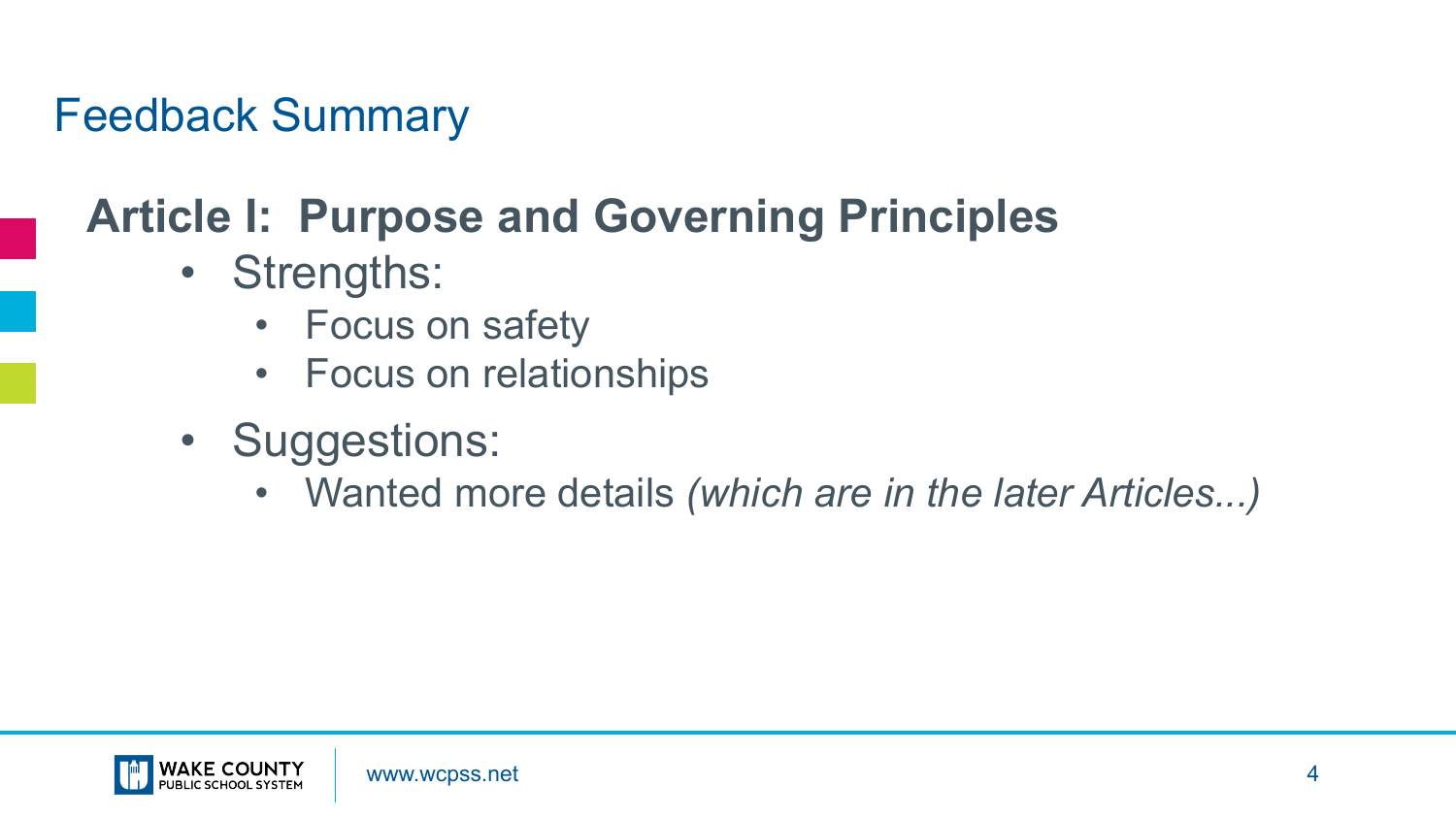#### **Article II: Duties of the Agencies**

- Strengths:
	- Lots of detail offered
- Suggestions:
	- More specific training for SROs (e.g., de-escalation, mental/behavioral health, working with students with disabilities, etc.)
	- Training should occur *before* placement, not after
	- Increase frequency of reporting to weekly or monthly

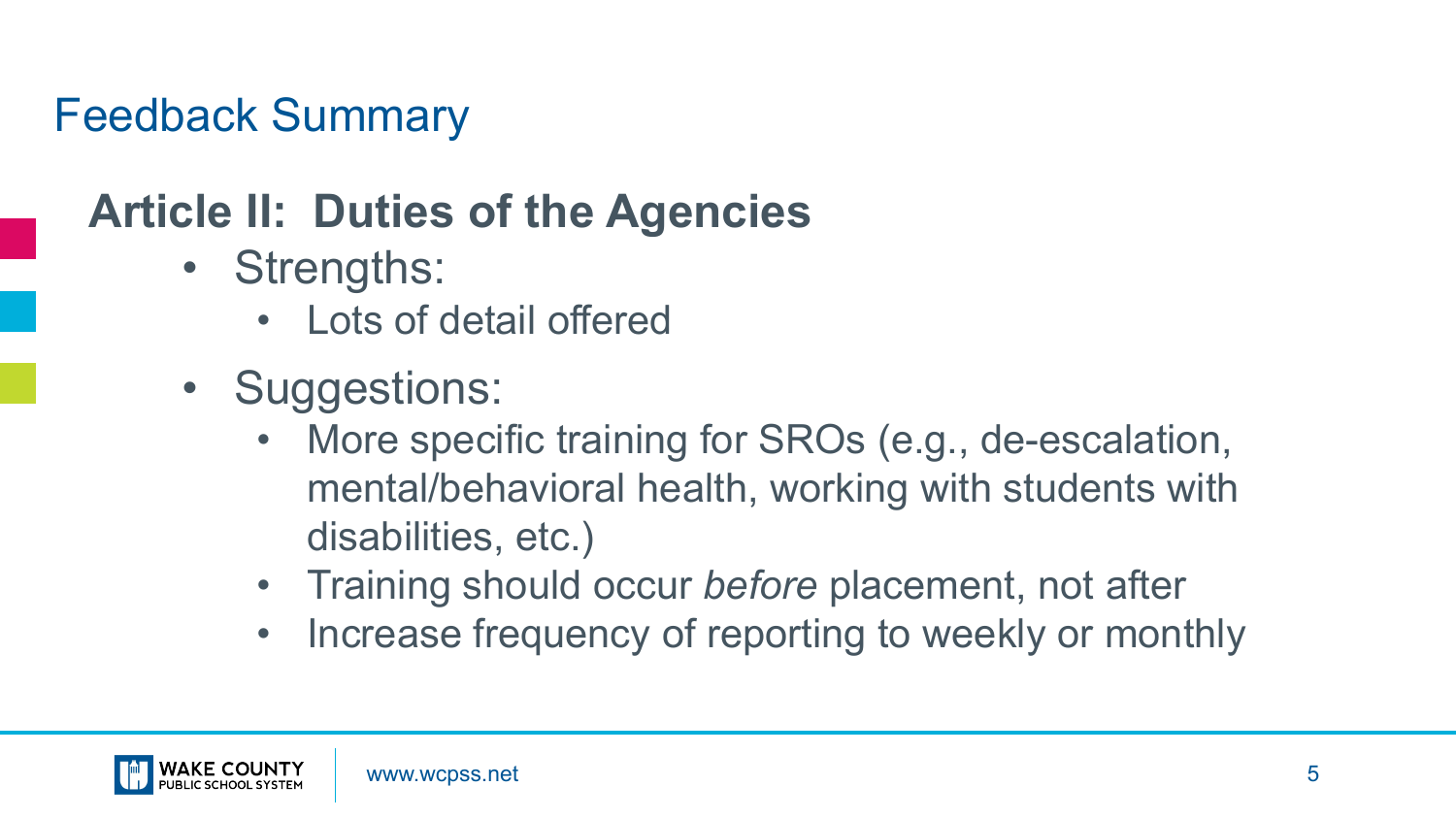## **Article III: WCBOE Expectations of the SRO While Serving on Campus**

- Strengths:
	- Clearly states that SROs are *not* there for student discipline
	- Clarity regarding communication, expectations, and accountability
	- Idea of SRO as a role model
- Suggestions:
	- SROs should *not* interrogate students without a parent present
	- More specificity regarding use of force

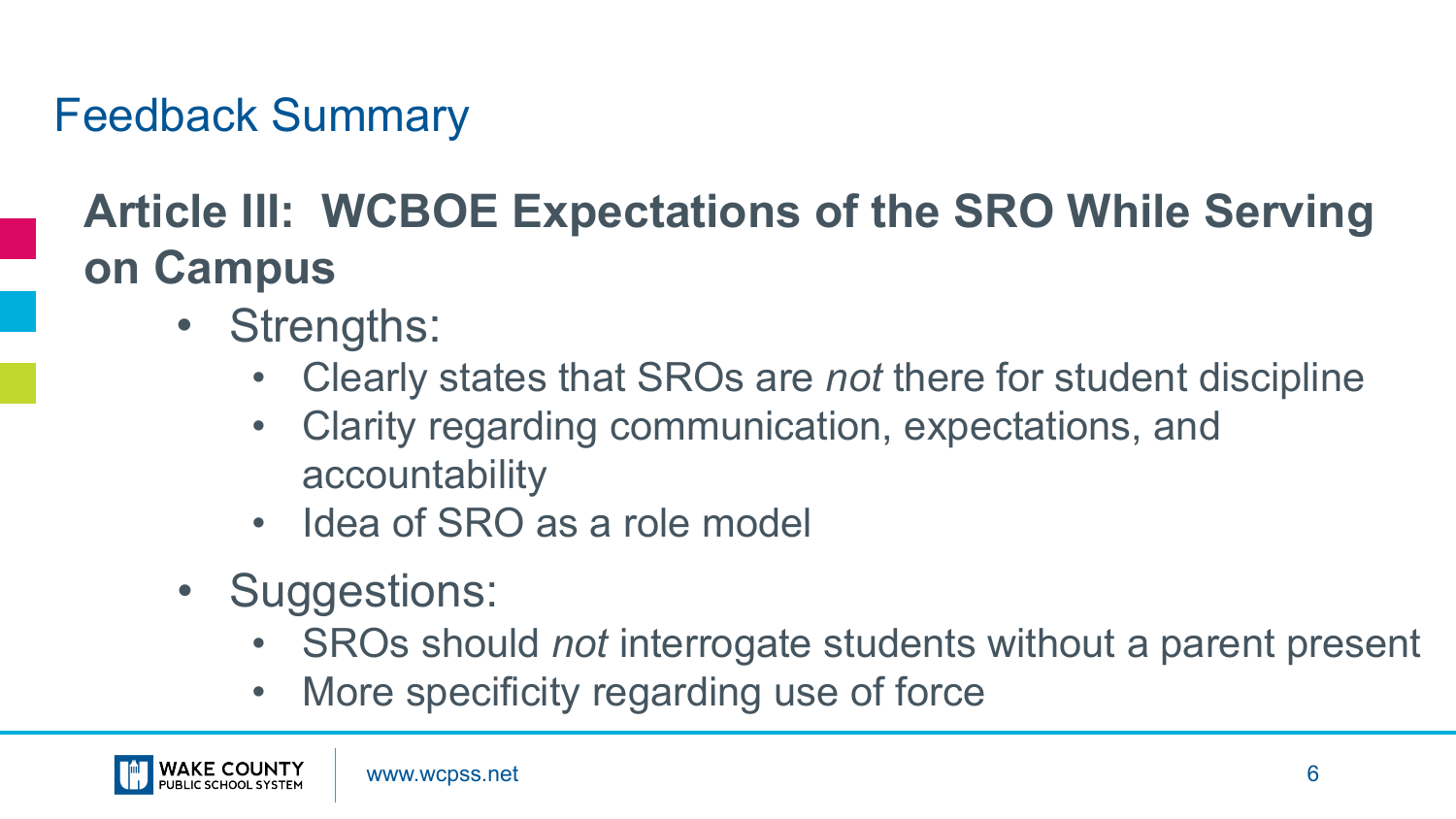## **Article IV: Duties of the WCBOE and the WCPSS**

- Strengths:
	- Regular communication between SROs and principals
	- Process for accountability and/or removal of SRO
- Suggestions:
	- Data collection more frequently, not just once per year
	- Superintendent review more frequently, not just once per year

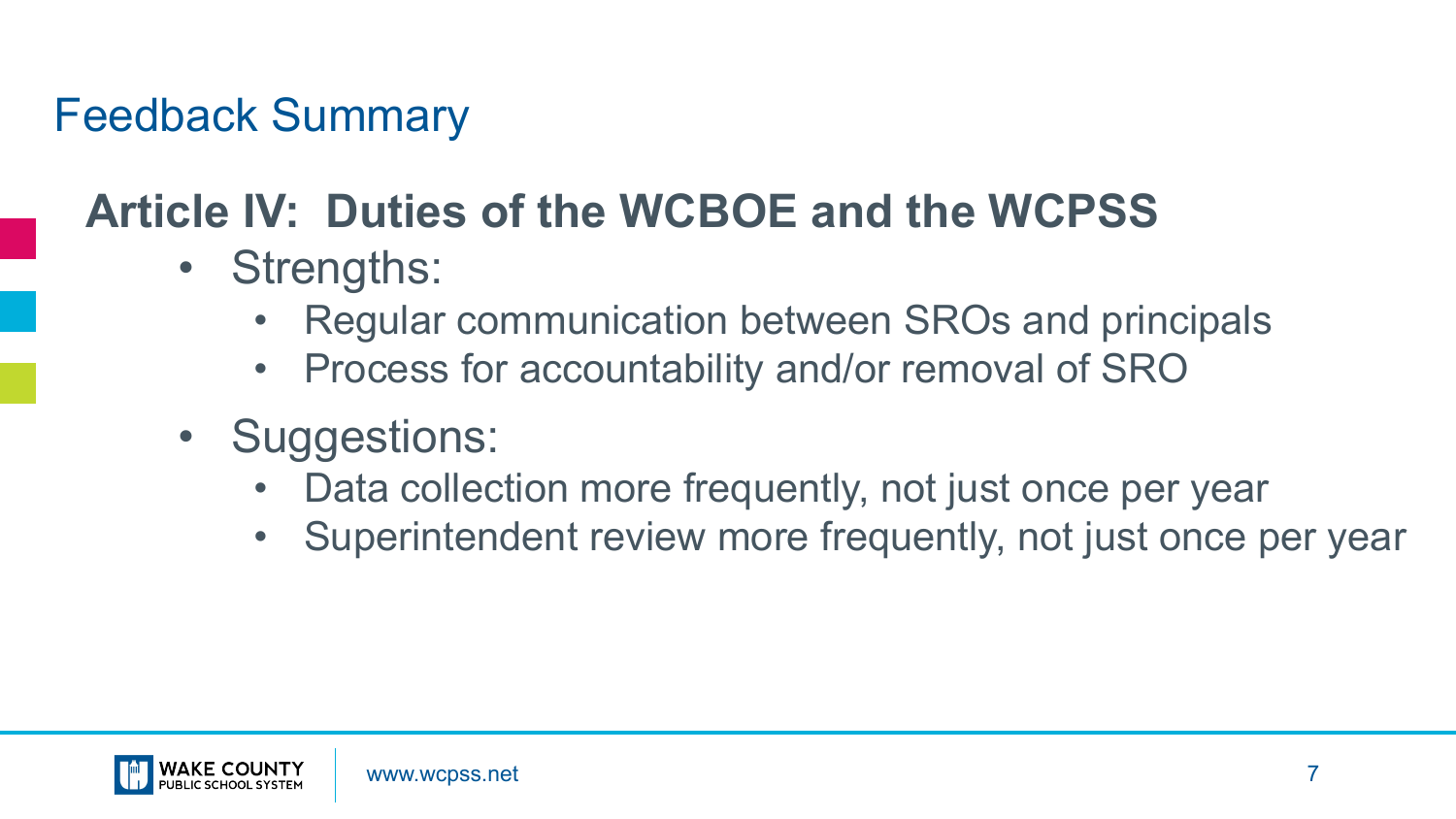#### **Article VI: Employment Status of School Resource Officers; Suspension or Reassignment**

- Strengths:
	- Clear accountability
	- Good checks and balances
- Suggestions:
	- WCPSS had more say in SRO placement decisions
	- More clarity about how complaints about an SRO will be handled

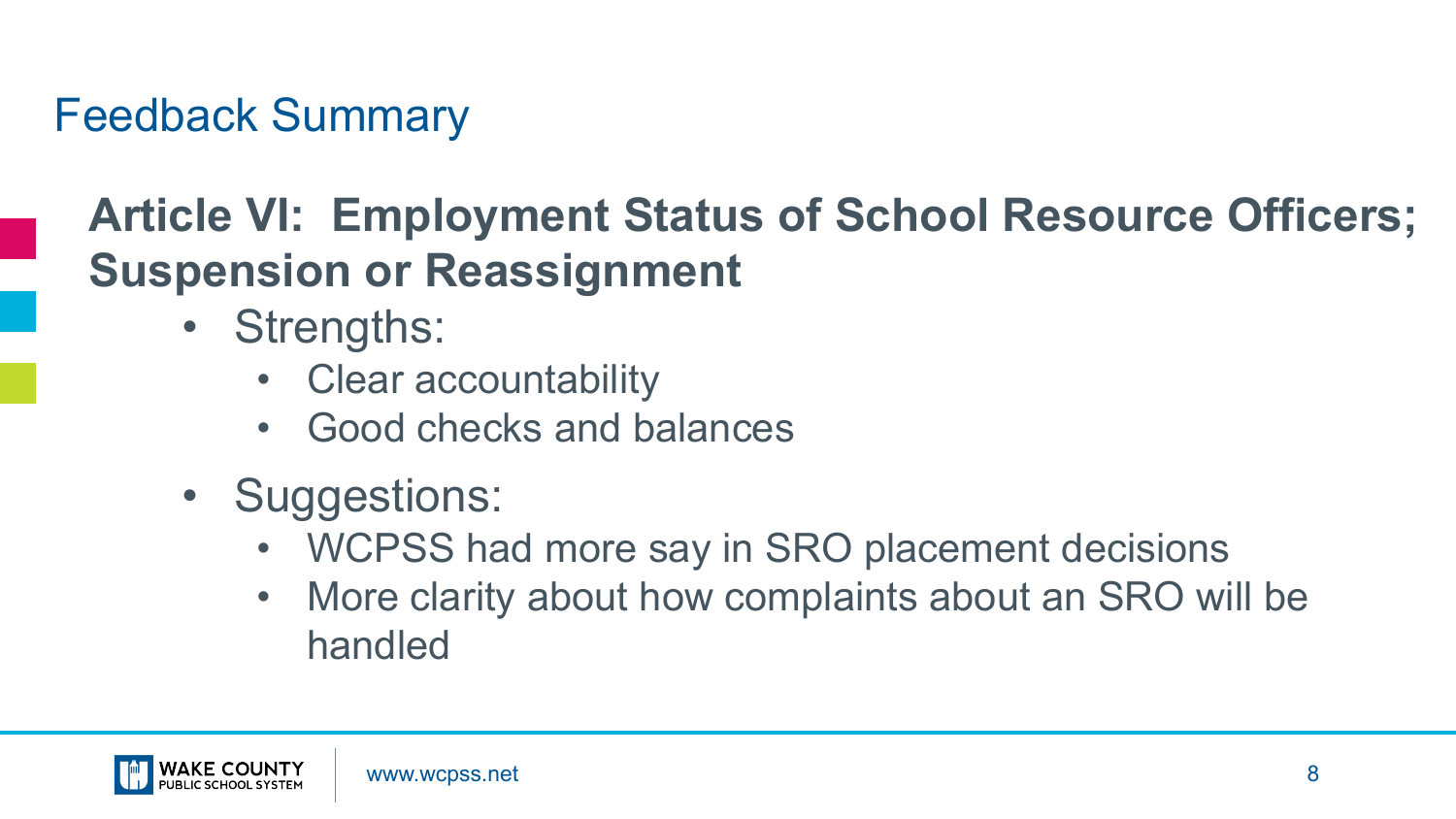#### **Other general observations. . .**

- Some commented on the level of language of the document - vague, dense, legalese
- Some simply stated their position either for or against SROs - without providing input specifically on the Articles